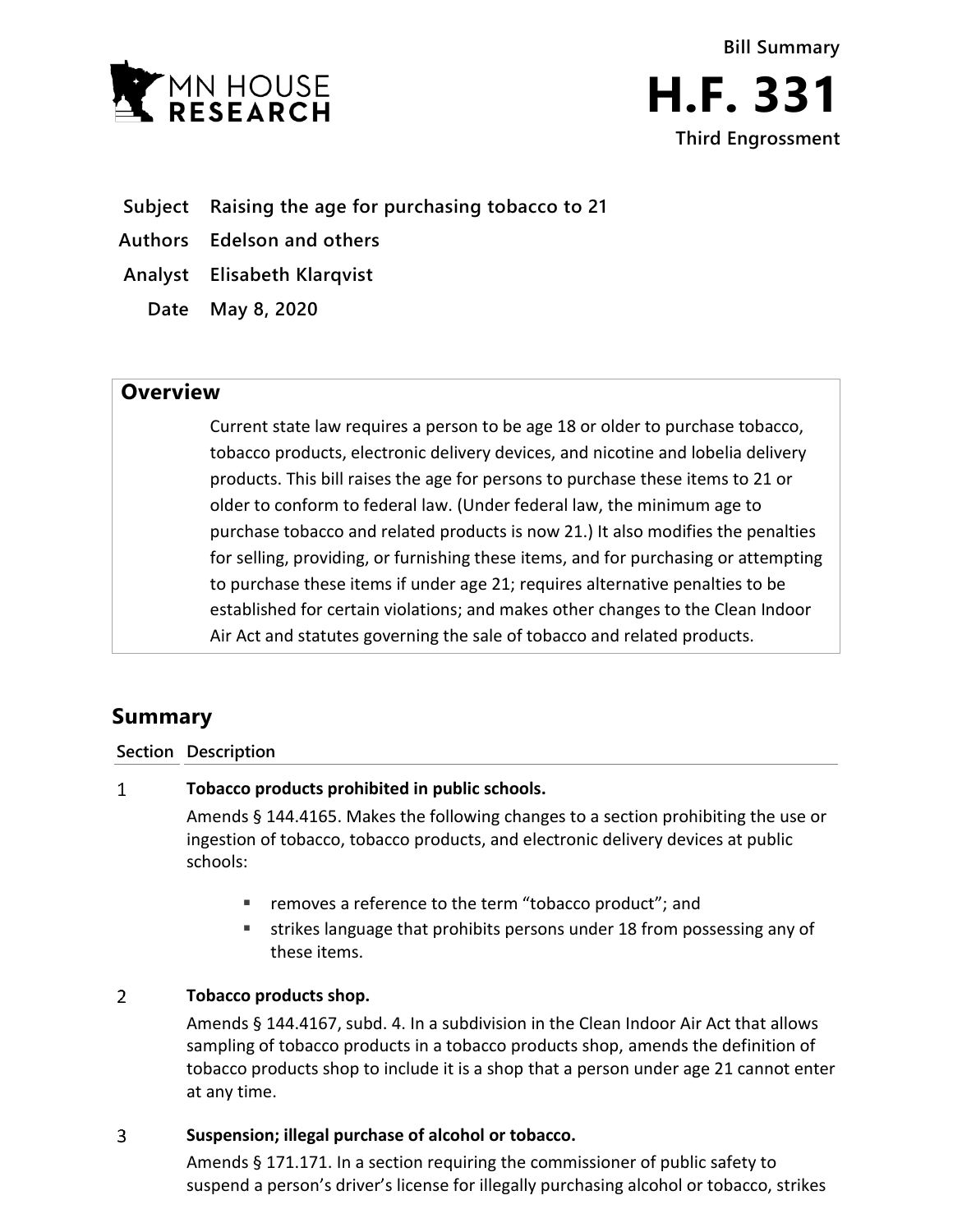a clause referring to a petty misdemeanor penalty being eliminated in the bill for using false identification to purchase tobacco. Also provides that if a person lends a license or other identification to a person under 21 (rather than under 18 as in current law) for certain purchases, the commissioner must suspend the lender's license, and modifies the purchases covered by this clause to include tobacco, a tobacco-related device, an electronic delivery device, or a nicotine or lobelia delivery product (rather than a tobacco product as in current law).

### $\overline{4}$ **Administrative penalty for sales and furnishing; licensees.**

Amends § 461.12, subd. 2. In a subdivision establishing penalties for certain conduct by a retail seller of tobacco, tobacco-related devices, electronic delivery devices, and nicotine or lobelia delivery products, makes the following changes:

- changes the age at or above which a person can purchase tobacco, tobacco-related devices, electronic delivery devices, and nicotine delivery devices from 18 to 21;
- makes the penalties apply for giving or furnishing these items, in addition to selling these items as in current law; and
- increases the penalties imposed for selling, giving, or furnishing to a person under age 21, and allows a license to be revoked for a third or subsequent violation.

### 5 **Administrative penalty for sales and furnishing; individuals.**

Amends § 461.12, subd. 3. In a subdivision establishing penalties for certain conduct by an individual, makes the following changes:

- makes the \$50 penalty apply to giving or furnishing tobacco, tobaccorelated devices, electronic delivery devices, or nicotine or lobelia delivery products to an underage person, in addition to selling these items as in current law;
- changes the age at or above which an individual can buy these items from another individual, from 18 to 21; and
- **EXT** makes imposition of the administrative penalty optional rather than mandatory.

### 6 **Alternative penalties for use of false identification; persons under age 21.**

Amends § 461.12, subd. 4. In a subdivision allowing local units of government to consult with interested persons to develop alternative penalties for using a false ID to buy tobacco, tobacco-related devices, electronic delivery devices, or nicotine or lobelia delivery products, makes the following changes: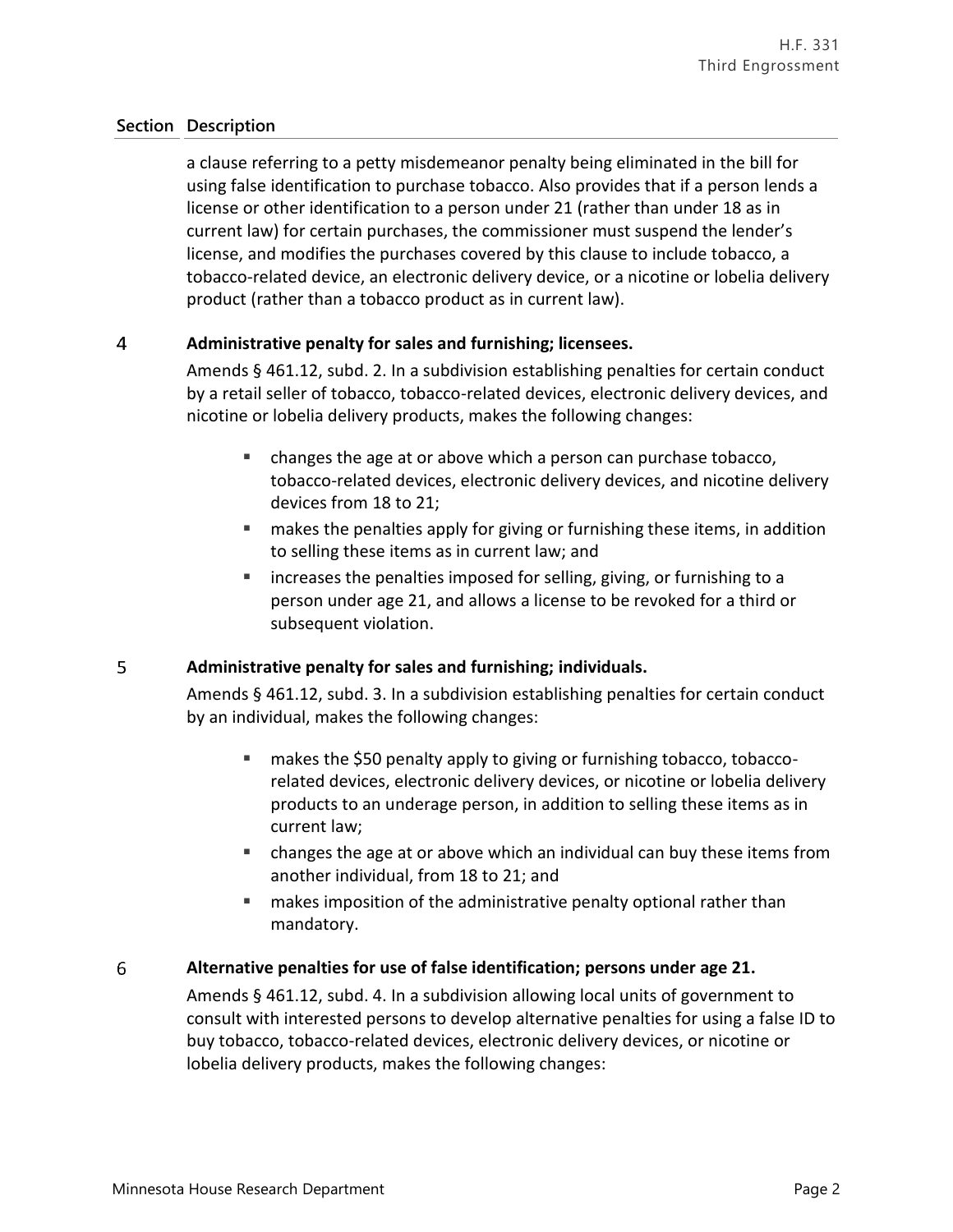- changes references to "children" or "minors" to "persons under the age of 21 years";
- **EXECT** lists the types of false identification the use of which may subject a person to penalties; and
- provides that the penalties must be alternative civil penalties and prohibits alternative penalties from including fines or monetary penalties.

### $\overline{7}$ **Compliance checks.**

Amends § 461.12, subd. 5. In a subdivision governing compliance checks conducted on retail sellers of tobacco products and related items, changes the ages of persons who may be involved in compliance checks (from over age 15 but under age 18 as in current law, to at least 17 but under age 21). Requires a person under age 18 to get a parent's prior written consent to participate in compliance checks. Specifies that the age requirements in this subdivision for participating in compliance checks do not affect the age requirements in federal law for federally required compliance checks.

#### 8 **Defense.**

Amends § 461.12, subd. 6. Amends a subdivision establishing an affirmative defense to a charge of selling tobacco or related items to an underage person, by changing the age at which a person can purchase tobacco or related items from 18 to 21.

#### 9 **Ban on self-service sales; exceptions.**

Amends § 461.18. In a subdivision prohibiting self-service sales of tobacco and related items, amends the description of tobacco products shop to conform with language in section 144.4167, subdivision 4; changes the age at which a person can enter a tobacco products shop from 18 to 21; and adds sales of electronic delivery devices to the list of items sold at a tobacco products shop. Provides that a subdivision prohibiting the sale of tobacco products and related items from vending machines does not apply to vending machines in locations that cannot be entered by persons under age 21, rather than under age 18 as in current law. Also updates a citation to a provision in the Code of Federal Regulations, which governs tobacco product sales via vending machines, self-service displays, and mail-order sales.

#### 10 **Age verification and signage required.**

Adds § 461.22.

**Subd. 1. Signage.** Requires all locations where tobacco, tobacco-related devices, electronic delivery devices, and nicotine or lobelia delivery products are sold, to display a sign in plain view that selling these products to a person under age 21 is illegal. Requires the notice to be placed in a conspicuous location and be readily visible to customers. Makes this sign provide notice to people selling these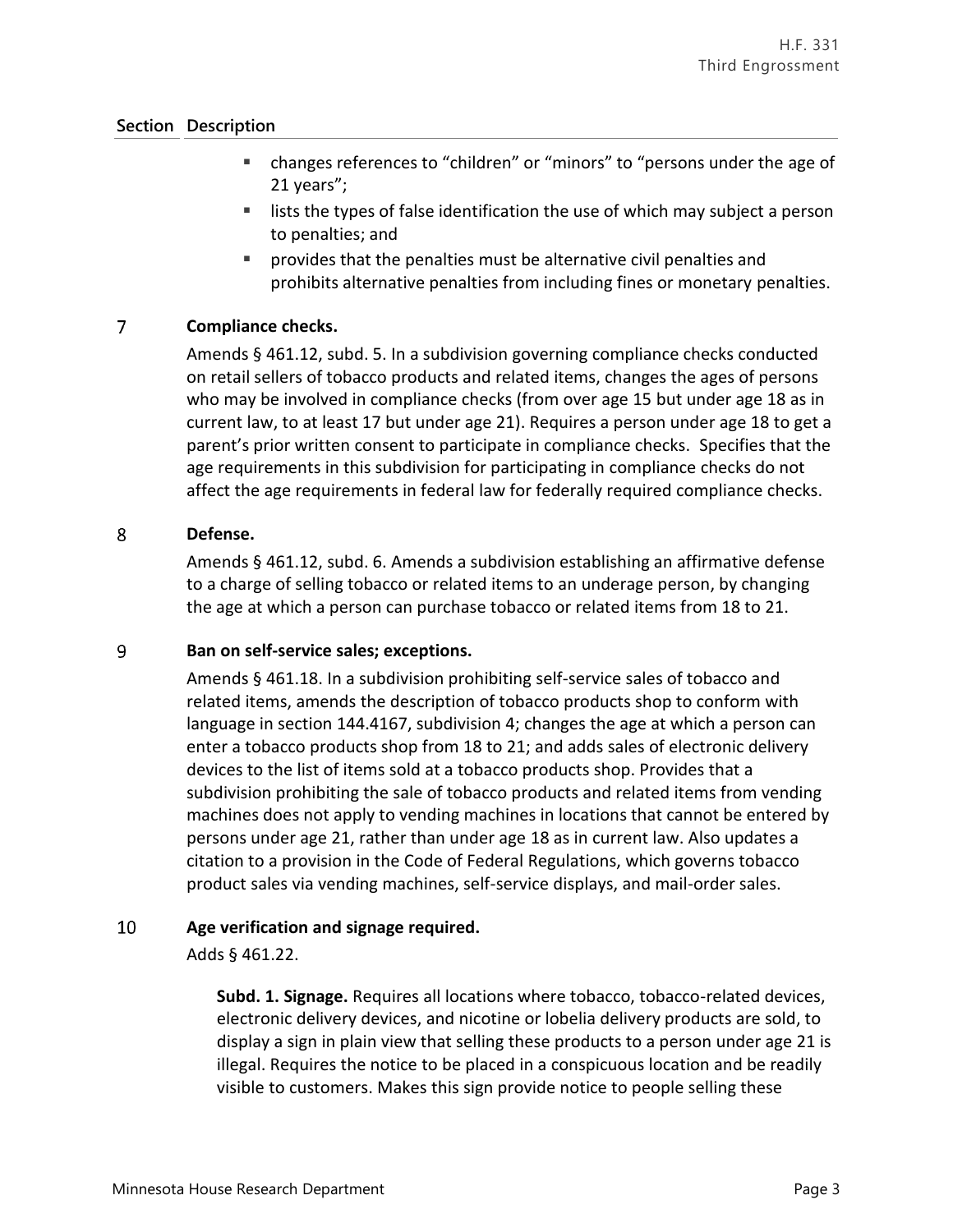products that they must verify the age of any person under age 30 who wants to buy one of these products.

**Subd. 2. Age verification.** Requires a retail seller of tobacco products to verify that a person seeking to buy tobacco or a related item is at least age 21. Provides that verification is not required if the purchaser appears to be age 30 or older.

#### 11 **Sale of tobacco to persons under age 21.**

Amends § 609.685.

**Subd. 1. Definitions.** Modifies the description of items that are not tobacco. Makes a technical change to the definition of tobacco-related devices. Amends the definition of electronic delivery device by adding a reference to inhaling aerosol and removing language that a person uses an electronic delivery device to simulate smoking in the delivery of nicotine or another substance. Lists items that are included in the definition of electronic delivery device, and updates language describing products that are not electronic delivery devices.

**Subd. 1a. Penalty to sell or furnish.** Changes the penalty from a misdemeanor to a petty misdemeanor for a first violation if a person gives or furnishes tobacco or related items, in addition to selling these items as in current law, to an underage person, and changes the age from 18 to 21. Lowers the penalty for a subsequent violation from a gross misdemeanor to a misdemeanor.

**Subd. 2. Use of false identification.** Strikes language regarding furnishing tobacco or related items to persons under age 18. Changes the penalty from a misdemeanor to an alternative civil penalty if a person under age 21 (rather than under 18 as in current law) buys or attempts to buy tobacco or a related item using a false ID.

**Subd. 2a. Alternative penalties.** Directs law enforcement and court systems representatives to consult with interested persons to develop alternative civil penalties for persons under 21 who violate this section, and lists options for alternative civil penalties. Prohibits alternative civil penalties from including fines or monetary penalties.

**Subd. 3. Petty misdemeanor.** Strikes a subdivision establishing a petty misdemeanor penalty for a person under age 18 who possesses or purchases tobacco or related items.

**Subd. 4. Effect on local ordinances.** Updates references to a range of subdivisions since subdivision 3 is being stricken.